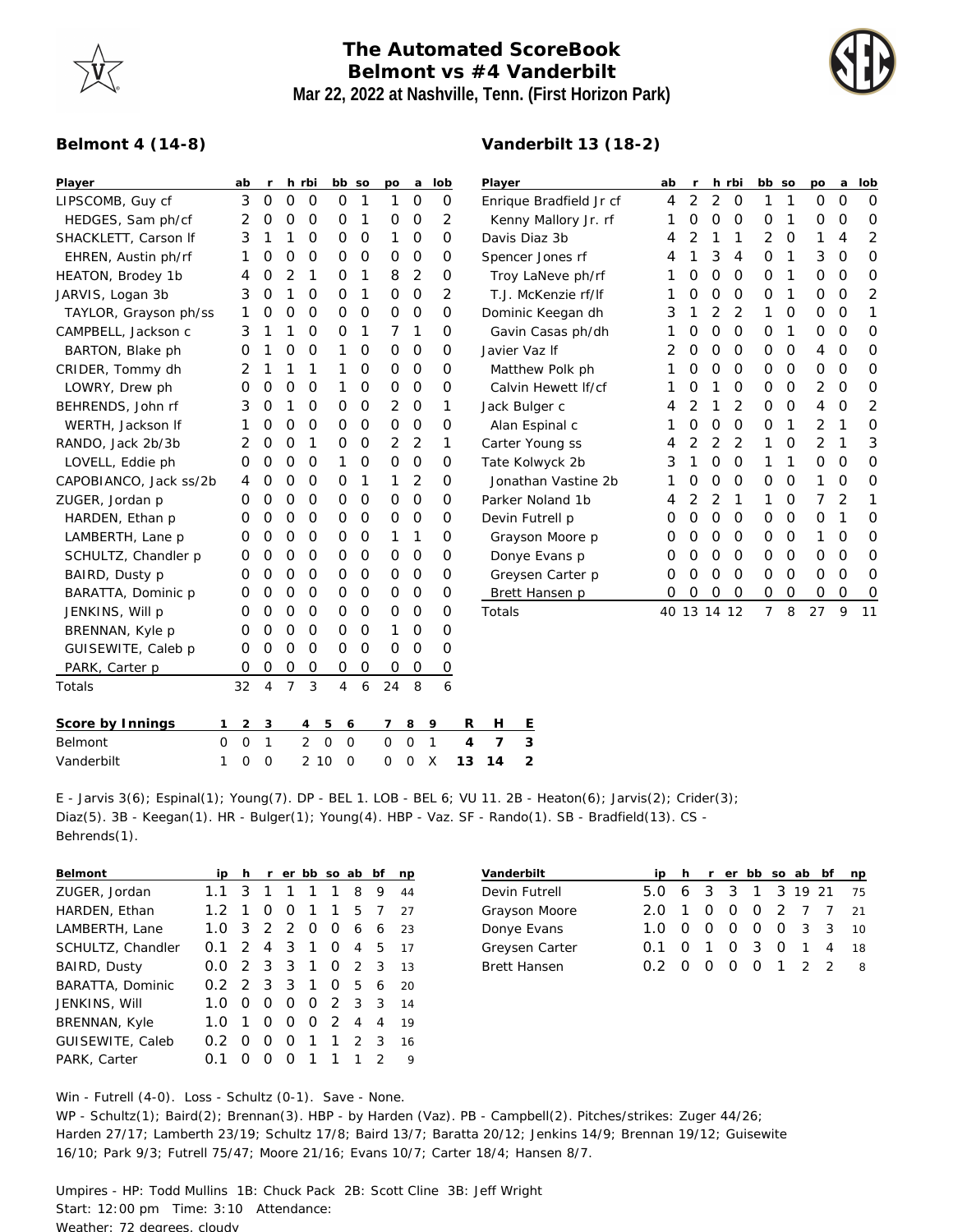



| Score by Innings |     |  |  | 1 2 3 4 5 6 7 8 |  | 9 R H E                 |  |
|------------------|-----|--|--|-----------------|--|-------------------------|--|
| <b>Belmont</b>   |     |  |  |                 |  | 0 0 1 2 0 0 0 0 1 4 7 3 |  |
| Vanderbilt       | 100 |  |  |                 |  | 2 10 0 0 0 X 13 14 2    |  |

Belmont starters: 2/cf Lipscomb; 29/lf Shacklett; 33/1b Heaton; 28/3b Jarvis; 3/c Campbell; 40/dh Crider; 1/rf Behrends; 39/2b Rando; 14/ss Capobianco; 23/p Zuger;

Vanderbilt starters: 51/cf Bradfield; 11/3b Diaz; 34/rf Jones; 12/dh Keegan; 2/lf Vaz; 16/c Bulger; 9/ss Young; 6/2b Kolwyck; 25/1b Noland; 95/p Futrell;

Belmont 1st - Lipscomb flied out to lf (1-2 BKS). Shacklett flied out to lf (0-0). Heaton singled up the middle (3-2 KBBBF). Jarvis struck out swinging (2-2 FSBBS). 0 runs, 1 hit, 0 errors, 1 LOB.

Vanderbilt 1st - Bradfield flied out to rf (3-2 FBKFFBB). Diaz doubled to right center (2-1 BKB). Previous play was reversed to double. Jones singled to left field, RBI (0-2 FF); Diaz scored. Keegan walked (3-0 BBBB); Jones advanced to second. Vaz flied out to rf (3-2 BBKBKF); Jones advanced to third. Bulger flied out to cf (2-1 BFB). 1 run, 2 hits, 0 errors, 2 LOB.

Belmont 2nd - Campbell popped up to ss (0-2 KF). Crider walked (3-1 BBFBB). Behrends fouled out to 3b (1-1 KB). Rando grounded out to 3b (0-0). 0 runs, 0 hits, 0 errors, 1 LOB.

Vanderbilt 2nd - Young singled to left center (1-2 KFBF). Kolwyck struck out swinging (2-2 FBFBK); Young advanced to second on a passed ball. Noland reached on an error by 3b (1-2 FBF); Young advanced to third. Harden to p for Zuger. Bradfield walked (3-1 BBKBB); Noland advanced to second. Diaz grounded into double play ss to 2b to 1b (1-2 KBF); Bradfield out on the play. 0 runs, 1 hit, 1 error, 2 LOB.

Belmont 3rd - Capobianco flied out to rf (1-1 BS). Lipscomb struck out swinging (2-2 BFBKS). Shacklett singled through the right side (1-0 B). Heaton doubled, RBI (1-2 KBS); Shacklett scored. Jarvis grounded out to 1b unassisted (3-0 BBB). 1 run, 2 hits, 0 errors, 1 LOB.

Vanderbilt 3rd - Jones struck out swinging (0-2 KKS). Keegan singled to left center (2-2 FKFBB). Vaz hit by pitch (1-2 KBK); Keegan advanced to second. Bulger grounded out to ss (1-1 BK); Vaz advanced to second; Keegan advanced to third. Young popped up to 1b (0-1 K). 0 runs, 1 hit, 0 errors, 2 LOB.

Belmont 4th - Campbell singled, advanced to second on a throwing error by ss (1-2 FBS). Crider doubled down the lf line, RBI (1-2 KBK); Campbell scored. Behrends singled to left field (0-0); Crider advanced to third. Rando flied out to rf, SF, RBI (1-0 B); Crider scored. Behrends out at second p to 1b to ss, picked off, caught stealing. Capobianco flied out to lf (1-0 B). 2 runs, 3 hits, 1 error, 0 LOB.

Vanderbilt 4th - Lamberth to p for Harden. Kolwyck grounded out to 1b unassisted (0-2 SKF). Noland singled to third base (0-0). Bradfield singled up the middle (2-2 KBKFB); Noland advanced to third. Bradfield stole second. Diaz out at first 1b to p, RBI (1-2 FKFFFB); Bradfield advanced to third; Noland scored. Jones singled to shortstop, RBI (1-1 FB); Bradfield scored. Keegan grounded out to p (0-1 K). 2 runs, 3 hits, 0 errors, 1 LOB.

Belmont 5th - Lipscomb lined out to rf (3-2 FBBFBFFF). Shacklett flied out to lf (0-1 K). Heaton struck out looking (2-2 BBKFK). 0

runs, 0 hits, 0 errors, 0 LOB.

Vanderbilt 5th - Schultz to p for Lamberth. Vaz grounded out to 2b (0-1 F). Bulger reached on a throwing error by 3b, bunt (0-0). Young homered to right field, 2 RBI (2-1 KBB); Bulger scored, unearned. Kolwyck walked (3-0 BBBB). Kolwyck advanced to second on a wild pitch. Noland singled to left field, RBI (3-2 BBBKF); Kolwyck scored. Baird to p for Schultz. Bradfield singled to center field (0-2 KFF); Noland advanced to second. Diaz walked (3-0 BBBB); Bradfield advanced to second; Noland advanced to third. Jones singled to right center, 2 RBI (2-2 BKBK); Diaz advanced to third; Bradfield scored; Noland scored. Jones advanced to second on a wild pitch. Baratta to p for Baird. Keegan tripled to right center, 2 RBI (2-2 BKSB); Jones scored; Diaz scored. Polk pinch hit for Vaz. Polk fouled out to 2b (0-0). Bulger homered, 2 RBI, team unearned (0-0); Keegan scored, team unearned. Young walked (3-2 BBKBFB). Kolwyck reached on a throwing error by 3b (2-2 KKBBF); Young advanced to second, scored on the error, team unearned. Noland flied out to lf (0-0). 10 runs, 6 hits, 2 errors, 1 LOB.

Belmont 6th - Hewett to lf for Polk. Moore to p for Futrell. Jarvis doubled to left center (2-1 KBB). Campbell struck out looking (2-2 SBBKK). Crider flied out to lf (0-1 K). Behrends out at first 1b to p (0-2 KF). 0 runs, 1 hit, 0 errors, 1 LOB.

Vanderbilt 6th - Jenkins to p for Baratta. Bradfield struck out swinging, out at first c to 1b (1-2 KBFS). Diaz popped up to ss (3-2 BKBKB). LaNeve pinch hit for Jones. LaNeve struck out swinging (1-2 BSSS). 0 runs, 0 hits, 0 errors, 0 LOB.

Belmont 7th - LaNeve to rf. McKenzie to rf for LaNeve. Espinal to c for Bulger. Rando grounded out to 3b (1-1 BS). Capobianco struck out swinging (0-2 SSS). Hedges pinch hit for Lipscomb. Hedges flied out to lf (0-0). 0 runs, 0 hits, 0 errors, 0 LOB.

Vanderbilt 7th - Hedges to cf. Brennan to p for Baratta. Casas pinch hit for Keegan. Casas struck out swinging (0-2 SSS). Hewett singled to shortstop (3-2 BSBBFF). Espinal struck out swinging (2-2 FBBSS). Hewett advanced to second on a wild pitch. Young out at first 1b to p (2-1 BFB). 0 runs, 1 hit, 0 errors, 1 LOB.

Belmont 8th - Mallory to rf for Bradfield. McKenzie to lf. Casas to dh. Hewett to cf. Vastine to 2b for Kolwyck. Evans to p for Moore. Ehren pinch hit for Shacklett. Taylor pinch hit for Jarvis. Ehren grounded out to 3b (1-2 BSS). Heaton popped up to 1b (1-2 BSS). Taylor grounded out to ss (1-0 B). 0 runs, 0 hits, 0 errors, 0 LOB.

Vanderbilt 8th - Ehren to rf. Taylor to ss. Werth to lf for Behrends. Rando to 3b. Capobianco to 2b. Guisewite to p for Brennan. Vastine grounded out to 1b unassisted (1-1 BS). Noland walked (3-2 BSBSBFFB). Mallory struck out swinging (1-2 SBSS). Park to p for Guisewite. Diaz walked (3-0 BBBB); Noland advanced to second. McKenzie struck out looking (2-2 BKBKK). 0 runs, 0 hits, 0 errors, 2 LOB.

Belmont 9th - Carter to p for Evans. Barton pinch hit for Campbell. Barton walked (3-0 BBBB). Lowry pinch hit for Crider. Lowry walked (3-0 BBBB); Barton advanced to second. Werth reached on a fielder's choice to third base (2-2 BSKB); Lowry out at second 3b to 2b; Barton advanced to third. Lovell pinch hit for Rando. Lovell walked